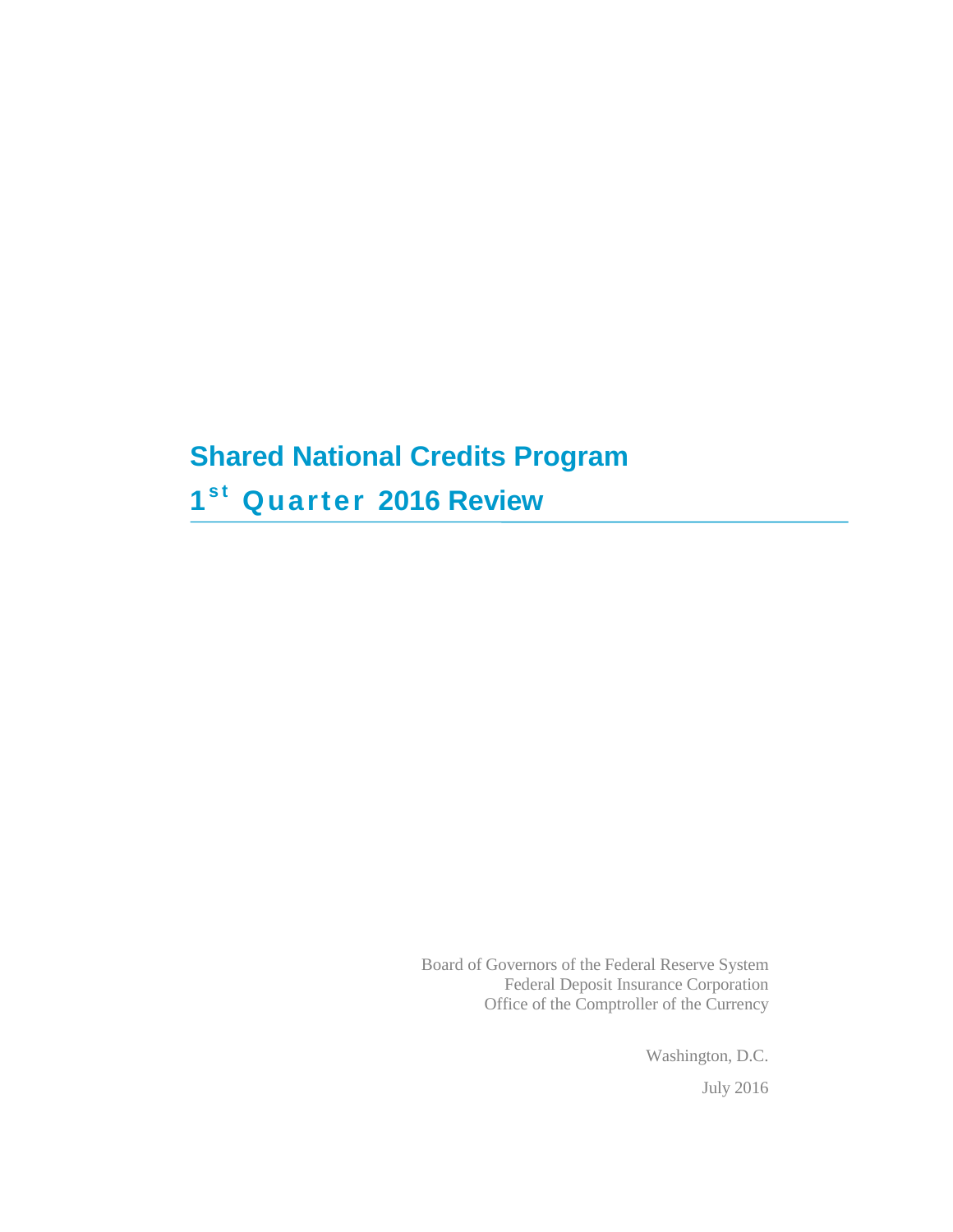## **Contents**

## **Index of Exhibits**

| Exhibit 2: Trends in Overall SNC Special Mention, Classifieds and Nonaccrual Commitments5 |  |
|-------------------------------------------------------------------------------------------|--|
|                                                                                           |  |
|                                                                                           |  |
|                                                                                           |  |
|                                                                                           |  |
| Exhibit 7: Distribution of SNC Special Mention and Classified Commitments by Lender Type7 |  |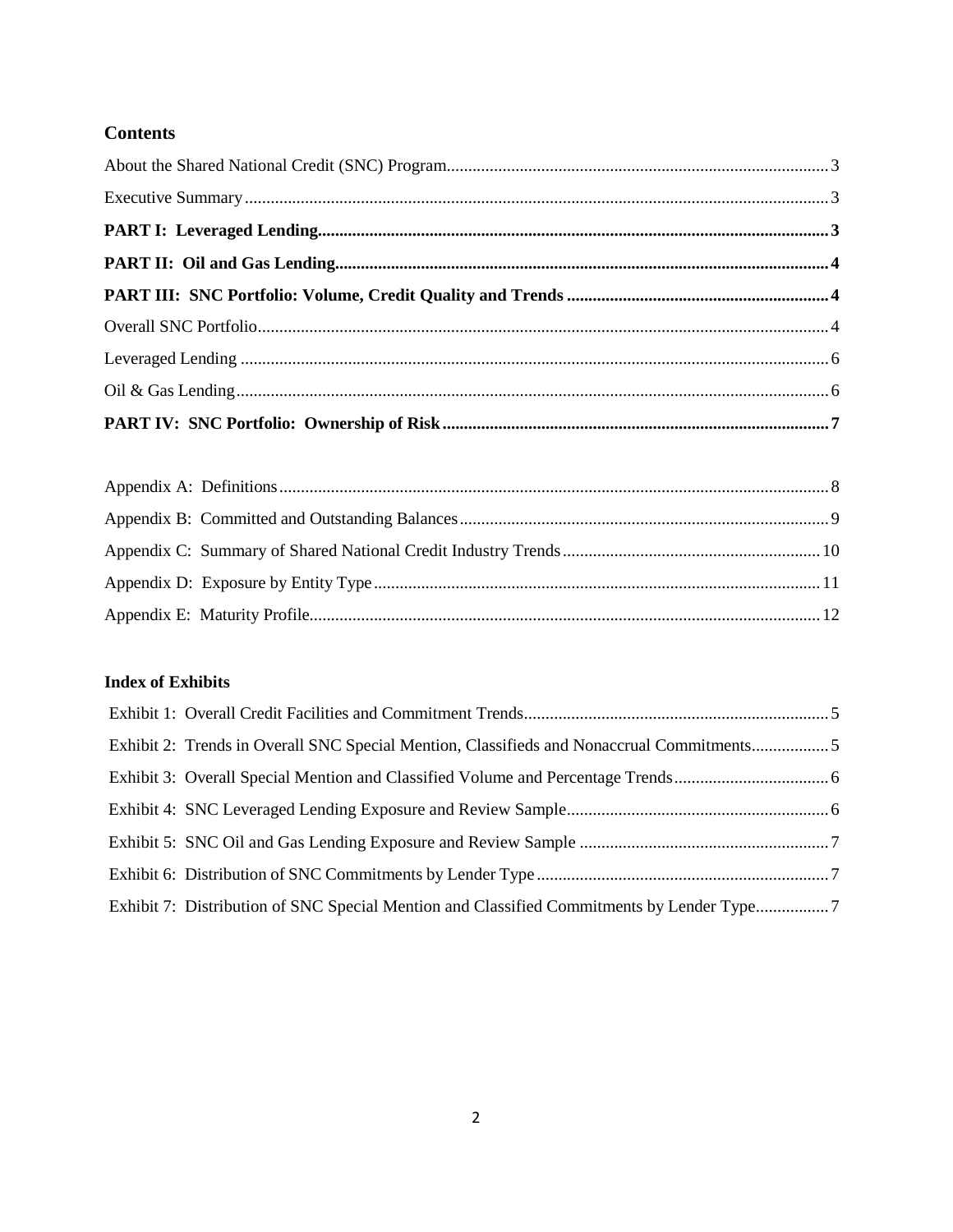#### <span id="page-2-0"></span>**About the Shared National Credit (SNC) Program**

The SNC Program assesses credit risk and trends as well as risk management practices associated with the largest and most complex credits shared by multiple regulated financial institutions. The program provides for uniform treatment and increased efficiency in shared credit risk analysis and classification. The SNC Program is governed by an interagency agreement among the Board of Governors of the Federal Reserve System, the Federal Deposit Insurance Corporation, and the Office of the Comptroller of the Currency (the agencies).

The agencies initiated a semi-annual SNC examination schedule in 2016. SNC reviews are now planned for the first and third calendar quarters with some banks receiving two examinations and the others continuing to participate in a single review each year. Results discussed in this document are based on the most recent first quarter 2016 examination concluded in April 2016 and reflect data submitted by all reporting banks.<sup>[1](#page-2-1)</sup> Despite the increase in examination frequency, the agencies will issue a single press release annually that captures combined findings for each examination from the previous 12 months. The next press release will be published upon completion of the first quarter 2017 SNC examination.

#### **Executive Summary**

The level of adversely rated (i.e., special mention<sup>[2](#page-2-2)</sup> and classified<sup>[3](#page-2-3)</sup>) assets in the SNC portfolio continues to be higher than observed in previous periods of economic expansion (see Exhibit 3), leading to concern that losses could rise considerably in the next downturn. The high level of credit risk stems from a large share of risky leveraged finance loans underwritten based on weak practices, and the significant decline in oil prices since mid-2014 that has reduced the repayment capacity of obligors in the oil and gas (O&G) sector. Notwithstanding the riskiness of the existing portfolio, the agencies noted improved underwriting and risk management practices related to the most recent leveraged loan originations as underwriters continued to better align practices with regulatory expectations, and as investor risk appetite moderated away from transactions at the lower end of the credit spectrum.

### **I. Leveraged Lending**

The first quarter 2016 SNC review found the incidence of non-pass loan originations has reduced to a de minimis level. Examiners noted continued progress toward full compliance with underwriting and risk management expectations set forth in the  $2013$  leveraged lending guidance<sup>[4](#page-2-4)</sup> and subsequently issued frequently asked questions documents. However, some gaps between industry practices and the guidance remain which require continued attention by the agencies. Examiners again raised concerns about borrowers' capacity to repay certain new originations—both underwritten and refinanced loans—if economic conditions deteriorated, or if interest rates rose to historical norms. The agencies continue to be concerned that any downturn in the economy would likely result in a significant increase in the already considerable adversely rated leveraged lending exposure, especially considering the limited financial flexibility present in many of the credits not currently adversely rated. Further, some weaknesses in underwriting practices persist; examiners observed structures with ineffective or no covenants, liberal

**.** 

<span id="page-2-1"></span> $1$  During this transition year, data reflects a period of nine months from the prior examination.

<span id="page-2-2"></span> $2$  See appendix A for regulatory definition of special mention.

<span id="page-2-3"></span><sup>&</sup>lt;sup>3</sup> A classified commitment is an asset that is rated substandard, doubtful or loss on the regulatory scale. See appendix A.

<span id="page-2-4"></span><sup>4</sup> 78 Fed. Reg. 17766 (March 22, 2013).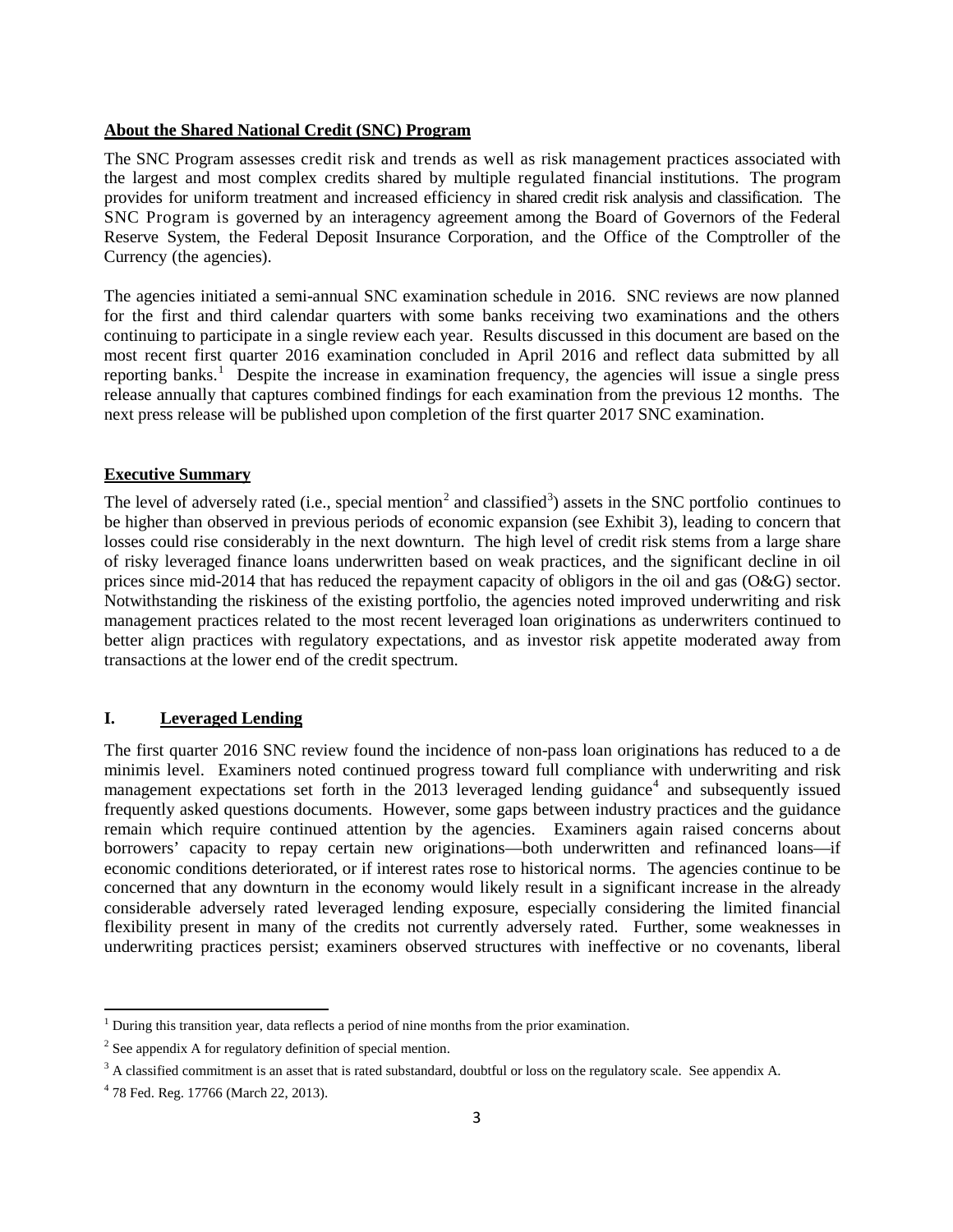repayment terms, incremental debt provisions,<sup>[5](#page-3-3)</sup> that allow for increased debt which may inhibit deleveraging capacity and dilute senior secured creditor positions.

Incremental facilities continue to draw attention because of increased use, often in conjunction with relaxation of other structural elements such as covenants and restricted payments. The use of incremental facilities may also suggest that existing lenders are willing to share priority of claims with more aggressive lenders, effectively outsourcing a bank's risk appetite and diminishing internal underwriting controls. As was observed in 2015, this SNC examination noted instances where incremental facilities have been used for dividends and other purposes that weaken a borrower's underlying credit fundamentals and coincided with softened constraints that would limit lender remedies if needed.

#### **II. Oil and Gas Lending**

The severe and prolonged decline in energy prices since 2014 has caused financial stress to many energy companies, particularly non-investment grade and unrated exploration and production (E&P) and energy service companies. Increasing credit risk from reduced revenue has been exacerbated by the high leverage of some E&P companies, primarily resulting from debt-funded acquisitions during the recent drilling expansion activity, and corresponding reductions in liquidity. The low commodity price environment and declining hedging programs of many companies have caused critical reductions in operating cash flow and lower valuations of reserve assets used to secure financing for further development. Many energy companies have responded by taking actions to reduce operating costs and overhead, while preserving liquidity through asset sales, issuance of additional debt and equity instruments, and drawing on remaining senior bank commitments.

Generally, banks have shown flexibility in working with borrowers by relaxing financial covenants to allow borrowers time to develop strategies to curtail borrowing base over-advances, reduce leverage, and reestablish profitable operations. Nonetheless, the reductions in liquidity and unsustainable debt burdens from excessive accumulation of second lien and unsecured debt have resulted in a dramatic increase in borrower defaults and bankruptcy filings, which is expected to continue through 2016. Bank commitments to these borrowers are primarily in a senior secured position with the lowest risk of loss.

#### <span id="page-3-1"></span><span id="page-3-0"></span>**III. SNC Portfolio: Volume, Credit Quality and Trends**

#### Overall SNC Portfolio

<span id="page-3-2"></span>The 2016 SNC portfolio totaled \$4.1 trillion, with 10,837 credit facilities to 6,676 borrowers (see Exhibit 1). Appendix C contains a breakout of SNC results by major industry groups. [6](#page-3-4)

<span id="page-3-3"></span><sup>&</sup>lt;sup>5</sup> Based on SNC examination data, 90.6 percent of leveraged loans originated after June 1, 2015 contained incremental debt provisions that allow obligors to incur additional debt under the existing loan documentation, most often without existing lender consent.

<span id="page-3-4"></span> $6$  The agencies introduced industry data in 2008 that presented industries vertically along product origination and distribution lines. The review places credits in seven primary sectors, largely following the outline of the 2007 U.S. Census Bureau North American Industry Classification System (NAICS) codes (see appendix C).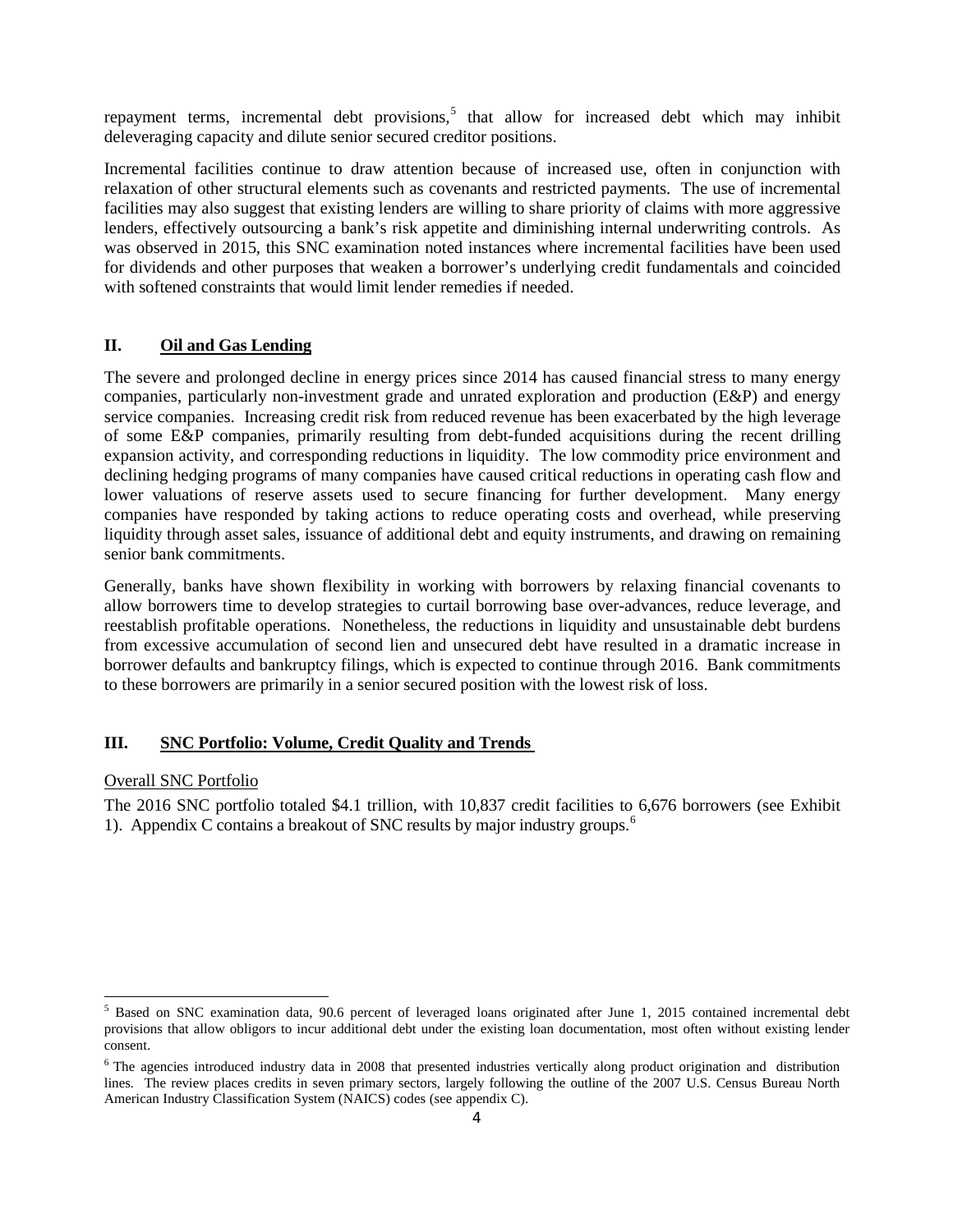

**Exhibit 1: Overall Credit Facilities and Commitment Trends**

<span id="page-4-0"></span>Exhibit 2 below details the year-over-year trends in overall SNC commitment amounts.

|                                      | <b>2015 Commitments</b><br>(\$ Billion) | <b>1016 Commitments</b><br>(\$ Billion) | <b>1Q16</b><br>vs. 2015<br>(\$ Billion) | <b>1Q16</b><br>vs. 2015<br>$(\%)$ |
|--------------------------------------|-----------------------------------------|-----------------------------------------|-----------------------------------------|-----------------------------------|
| <b>SNC Portfolio Commitments</b>     | \$3,908.8                               | \$4,102.3                               | \$193.5                                 | 5.0%                              |
| <b>SNC Portfolio Outstanding</b>     | \$1,867.1                               | \$1,986.5                               | \$119.4                                 | 6.4%                              |
| <b>SNC Portfolio Borrowers</b>       | 6,571                                   | 6,676                                   | 105                                     | 1.6%                              |
| <b>SM and Classified Commitments</b> | \$372.6                                 | \$421.4\$                               | \$48.8                                  | 13.0%                             |
| <b>SM Commitments</b>                | \$144.2                                 | \$136.4                                 | (57.8)                                  | $-5.4%$                           |
| <b>Classified Commitments</b>        | \$228.4                                 | \$285.1                                 | \$56.7                                  | 24.8%                             |
| <b>Nonaccrual Commitments</b>        | \$51.3                                  | \$72.6                                  | \$21.4                                  | 41.7%                             |

**Exhibit 2: Trends in Overall SNC Special Mention, Classifieds and Nonaccrual Commitments**

Note: Nonaccrual amounts are net of loss dispositions.

**.** 

The percentages of non-pass and classified commitments increased to 10.3 percent and 6.9 percent compared with 9.5 percent and 5.8 percent in 2015, respectively.<sup>[7](#page-4-1)</sup>

<span id="page-4-1"></span> $<sup>7</sup>$  The non-pass credits and related ratios do not include the effects of hedging or other techniques that organizations may use to</sup> mitigate risk.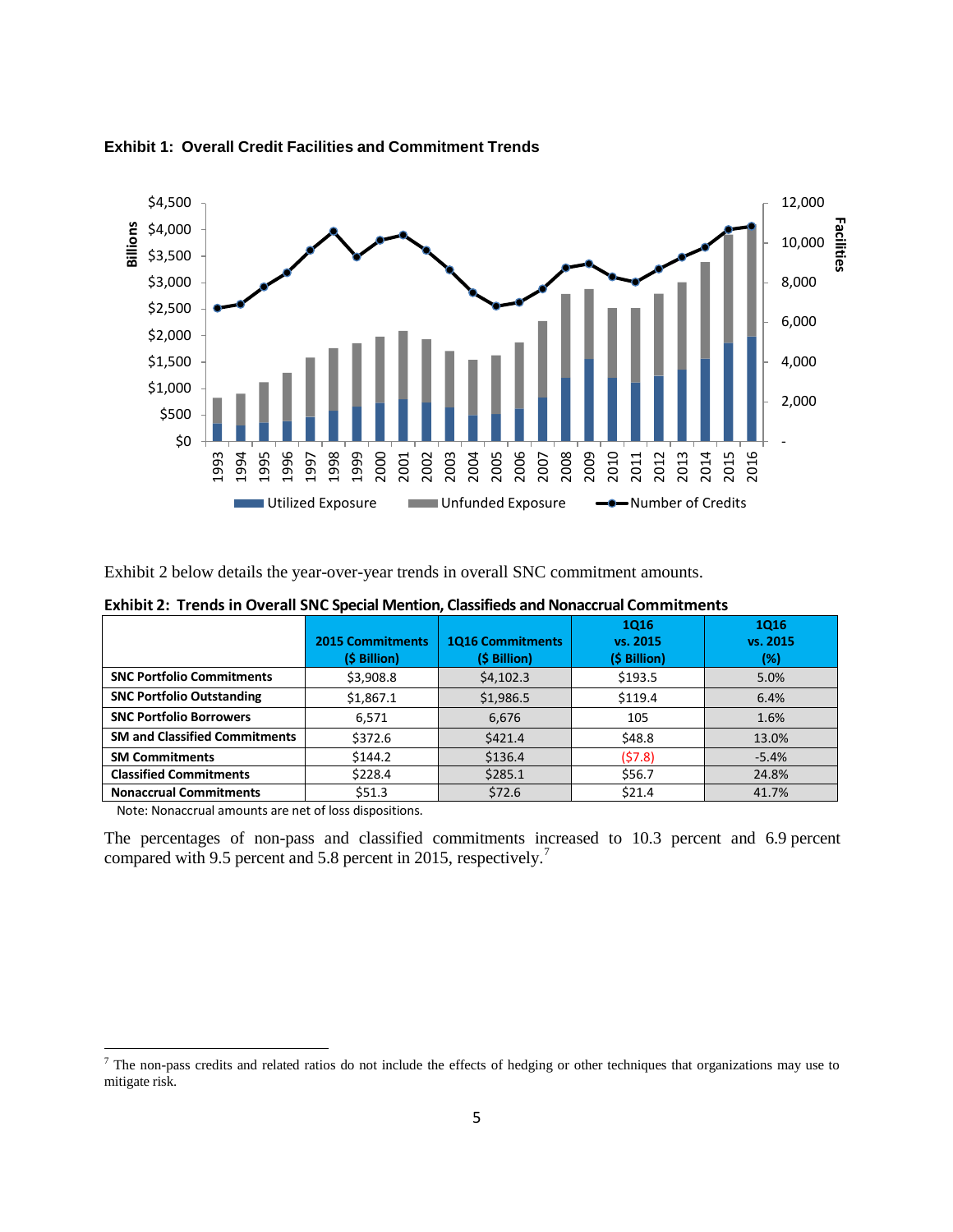

**Exhibit 3: Overall Special Mention and Classified Volume and Percentage Trends**

Rather than using a period of low rates to de-lever their balance sheets as has been typical in past cycles, borrowers have taken on additional debt, which may be more difficult to service in the years ahead. The special mention and classified asset ratio continues to be double that of the pre-crisis period. The agencies remain concerned about the overall level of special mention and classified commitments, as they have not recovered to the same level as previous periods of economic expansion in the mid-1990s and in the 2003- 2007 period (see Exhibit 3).

Leveraged Lending

The first quarter 2016 SNC review included an examination of 24.5 percent of leveraged SNC borrowers, representing 37.0 percent of all leveraged loans by dollar commitment (see Exhibit 4).

|                                                  | <b>2015 SNC</b><br><b>Examination</b><br>(\$ billion) | <b>1016 SNC</b><br><b>Examination</b><br>(\$ billion) | 1Q16 vs. 2015 |
|--------------------------------------------------|-------------------------------------------------------|-------------------------------------------------------|---------------|
| <b>SNC Leveraged Lending Commitments</b>         | \$957.7                                               | \$971.2                                               | \$13.4        |
| <b>Sampled SNC Leveraged Lending Commitments</b> | \$597.8                                               | \$359.2                                               | (5238.6)      |
| <b>SNC Leveraged Lending Obligors</b>            | 1,395                                                 | 1.399                                                 |               |
| <b>Sampled SNC Leveraged Lending Obligors</b>    | 610                                                   | 343                                                   | 267)          |

|  |  |  | <b>Exhibit 4: SNC Leveraged Lending Exposure and Review Sample</b> |
|--|--|--|--------------------------------------------------------------------|
|--|--|--|--------------------------------------------------------------------|

 Note: Sampled data comparison between 1Q16 and 2015 SNC examinations should be in context of semi-annual examinations in 2016 and beyond.

Leveraged lending is the primary contributor to the overall SNC special mention and classified rate of 10.3 percent. Leveraged loans make up 72.6 percent of all SNC special mention commitments, 58.6 percent of all substandard loans, 66.2 percent of all doubtful loans, and 56.5 percent of all nonaccrual loans.

#### Oil and Gas Lending

The first quarter 2016 O&G SNC portfolio represents 12.3 percent of the total \$4.1 trillion in reported SNCs. The first quarter 2016 SNC review included an examination of 20.7 percent of O&G SNC borrowers, representing 24.9 percent of all O&G loans by dollar commitment.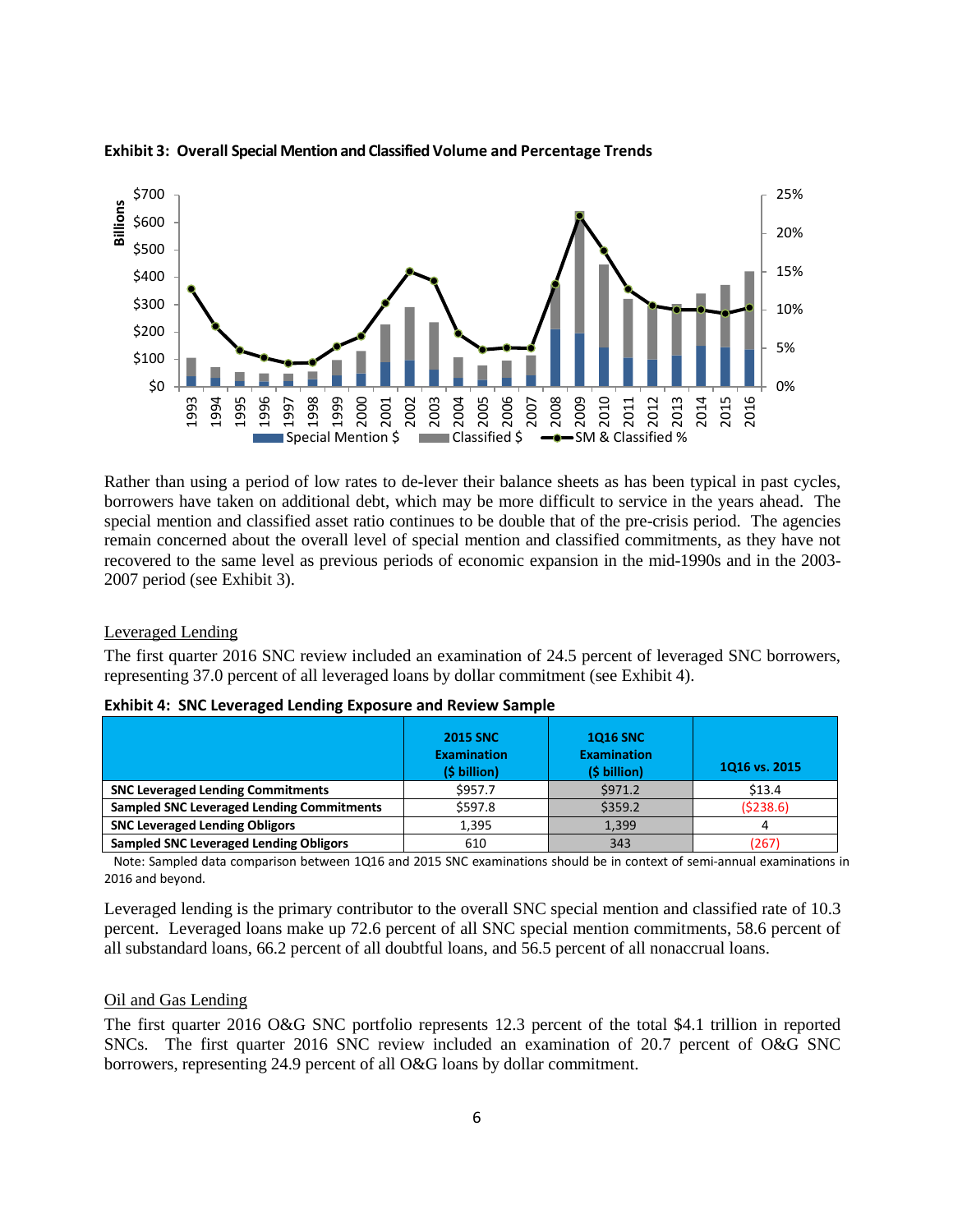|                                                | <b>2015 SNC Examination</b><br>(\$ billion) | <b>1Q16 SNC</b><br><b>Examination</b><br>(\$ billion) | 1Q16 vs. 2015 |  |
|------------------------------------------------|---------------------------------------------|-------------------------------------------------------|---------------|--|
| <b>SNC O&amp;G Lending Commitments</b>         | \$480.2                                     | \$502.9                                               | \$22.8        |  |
| <b>Sampled SNC O&amp;G Lending Commitments</b> | \$137.0                                     | \$125.4                                               | (511.6)       |  |
| <b>SNC O&amp;G Lending Obligors</b>            | 720                                         | 735                                                   | 15            |  |
| <b>Sampled SNC O&amp;G Lending Obligors</b>    | 211                                         | 152                                                   | (59)          |  |

#### **Exhibit 5: SNC Oil and Gas Lending Exposure and Review Sample**

Note: 2015 O&G commitments have been updated (revised) to reflect the inclusion of expanded industry NAICS codes.

SNC examination data showed classified O&G borrowers totaled \$77.0 billion or 27.0 percent of total classified commitments in first quarter 2016, compared with \$38.2 billion or 16.7 percent in 2015.

#### **IV. SNC Portfolio: Ownership of Risk**

U.S. banks continue to be the largest holders of SNC commitments, followed by foreign bank organizations (FBOs) and non-bank entities.

| <b>Exhibit 6: Distribution of SNC Commitments by Lender Type</b> |  |
|------------------------------------------------------------------|--|
|------------------------------------------------------------------|--|

|                  | 2015                     | 1016                     |                          |                          |
|------------------|--------------------------|--------------------------|--------------------------|--------------------------|
| Lender Type      | <b>Total Commitments</b> | <b>Total Commitments</b> |                          | 1016 %                   |
|                  | (\$ billion)             | (\$ billion)             | <b>Total Commitments</b> | <b>Total Commitments</b> |
| U.S. Banks       | \$1,692.4                | \$1,840.4                | 43.3%                    | 44.9%                    |
| <b>FBOs</b>      | \$1,316.6                | \$1,377.3                | 33.7%                    | 33.6%                    |
| <b>Non-Banks</b> | \$899.8                  | \$884.7                  | 23.0%                    | 21.6%                    |
| Total            | \$3,908.8                | \$4,102.3                | 100.0%                   | 100.0%                   |

Note: Non-banks include securitization pools, hedge funds, insurance companies, and pension funds.

Non-bank entities continued to be the primary buyers of riskier loans, as they hold a disproportionate share of classified commitments (see Exhibit 7) compared with their overall ownership of the SNC portfolio (see Exhibit 6).

#### **Exhibit 7: Distribution of SNC Special Mention and Classified Commitments by Lender Type**

| Lender Type       | <b>1Q16 Special Mention</b><br>and Classified<br>(\$ billion) | <b>1Q16 Special Mention</b><br>and Classified<br>(% Share Held by Lender Type) | <b>1Q16 Special Mention</b><br>and Classified<br>(% Share of Total Commitments) |  |
|-------------------|---------------------------------------------------------------|--------------------------------------------------------------------------------|---------------------------------------------------------------------------------|--|
| <b>U.S. Banks</b> | \$93.8                                                        | 22.3%                                                                          | 2.3%                                                                            |  |
| <b>FBOs</b>       | \$71.5                                                        | 17.0%                                                                          | 1.7%                                                                            |  |
| <b>Non-Banks</b>  | \$256.2                                                       | 60.8%                                                                          | 6.2%                                                                            |  |
| <b>Total</b>      | \$421.4                                                       | 100.0%                                                                         | 10.3%                                                                           |  |

Note: Non-banks also owned \$41.8 billion or 57.5 percent of all nonaccrual loans.

Additional detail on supervisory definitions, outstanding balances, industry trends, exposure by entity type and loan maturity can be found in the Appendix section of this document.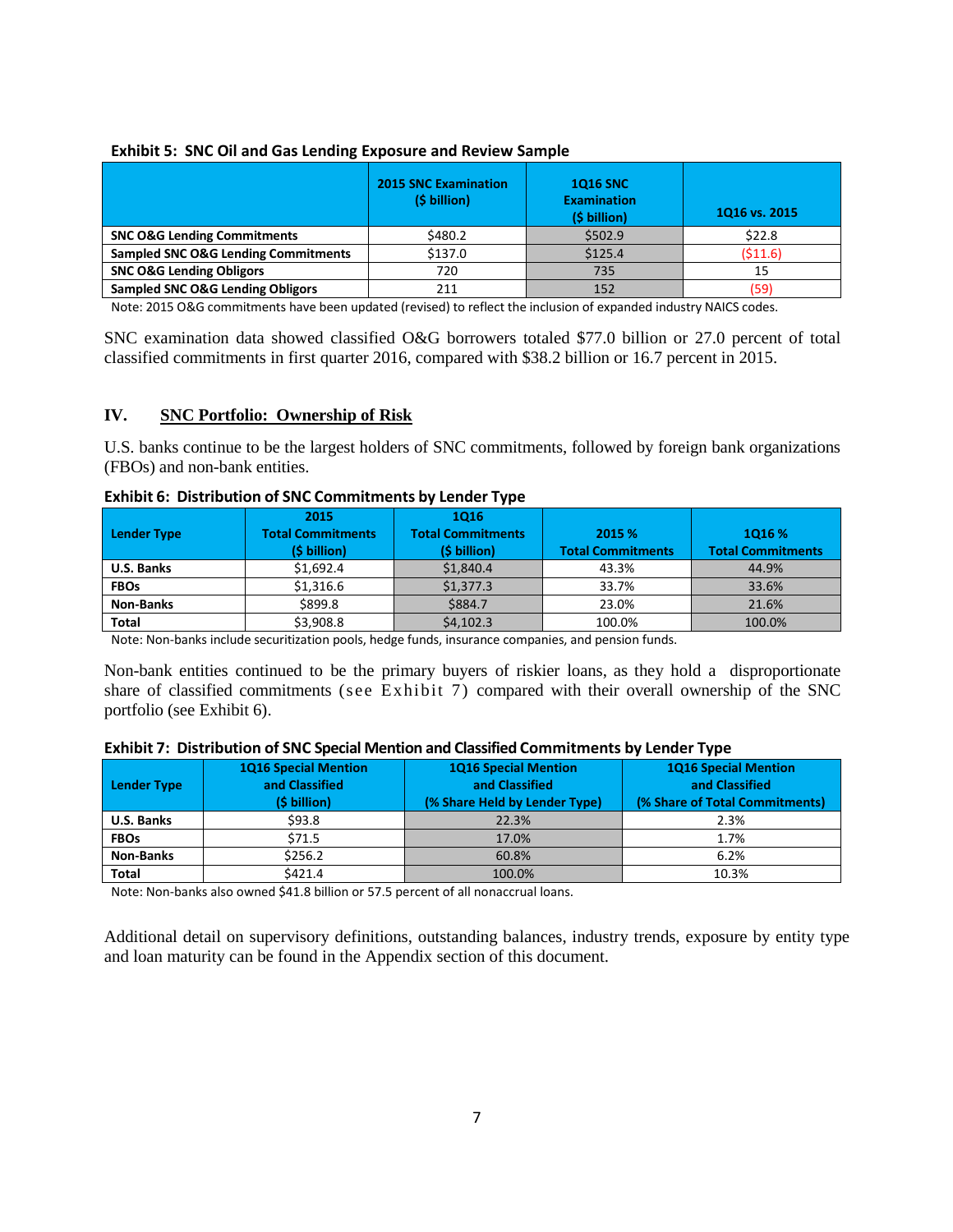#### **Appendix A: Definitions**

- **Credit Facilities**: Credit facilities include syndicated loans and loan commitments, letters of credit, and commercial leases, and other forms of credit. Commitment amounts include both drawn and undrawn portions of the loans, or facilities. The SNC review reports only the par amounts of commitments, which may differ from the amounts at which loans are carried by investors.
- **Doubtful**: Doubtful commitments have all the weaknesses of commitments classified substandard and when the weaknesses make collection or liquidation in full, on the basis of available current information, highly questionable or improbable.
- **Loss**: Commitments classified as loss are uncollectible and of so little value that their continuance as bankable commitments is not warranted. Amounts classified as loss should be promptly charged off. This classification does not mean that there is no recovery or salvage value, but rather that it is not practical or desirable to defer writing off these commitments, even though some value may be recovered in the future.
- **Nonaccrual**: Nonaccrual loans are defined for regulatory reporting purposes as loans and lease financing receivables that are required to be reported on a nonaccrual basis because (a) they are maintained on a cash basis owing to a deterioration in the financial position of the borrower, (b) payment in full of interest or principal is not expected, or (c) principal or interest has been in default for 90 days or longer, unless the obligation is both well secured and in the process of collection.
- **Non-pass Loan:** A non-pass loan is any loan that is rated special mention, substandard, or doubtful.
- **Pass:** A credit that is in good standing and is not criticized in any way.
- **Shared National Credit (SNC)**: A shared national credit is any loan or formal loan commitment, and any asset such as real estate, stocks, notes, bonds, and debentures taken as debts previously contracted, extended to borrowers by a federally supervised institution, its subsidiaries, and affiliates, that aggregates to \$20 million or more and is shared by three or more unaffiliated federally supervised institutions, or a portion of which is sold to two or more unaffiliated federally supervised institutions. The threshold of \$20 million has remained unchanged since the first report in 1977.
- **Special Mention**: Special mention commitments have potential weaknesses that deserve management's close attention. If left uncorrected, these potential weaknesses could result in further deterioration of the repayment prospects, or in the institutions' credit position in the future. Special mention commitments are not adversely rated and do not expose institutions to sufficient risk to warrant adverse rating.
- **Special Mention and Classified Commitments**: This includes all commitments rated special mention, substandard, doubtful, and loss. Classified commitments include commitments rated substandard, doubtful, and loss. The agencies' uniform loan classification standards and examination manuals define these risk rating classifications. Loans that are special mention and classified are considered non-pass loans.
- **Substandard**: Substandard commitments are inadequately protected by the current sound worth and paying capacity of the obligor, or of the collateral pledged, if any. Substandard commitments have well-defined weaknesses that jeopardize the liquidation of the debt and present the distinct possibility that the institution will sustain some loss if deficiencies are not corrected.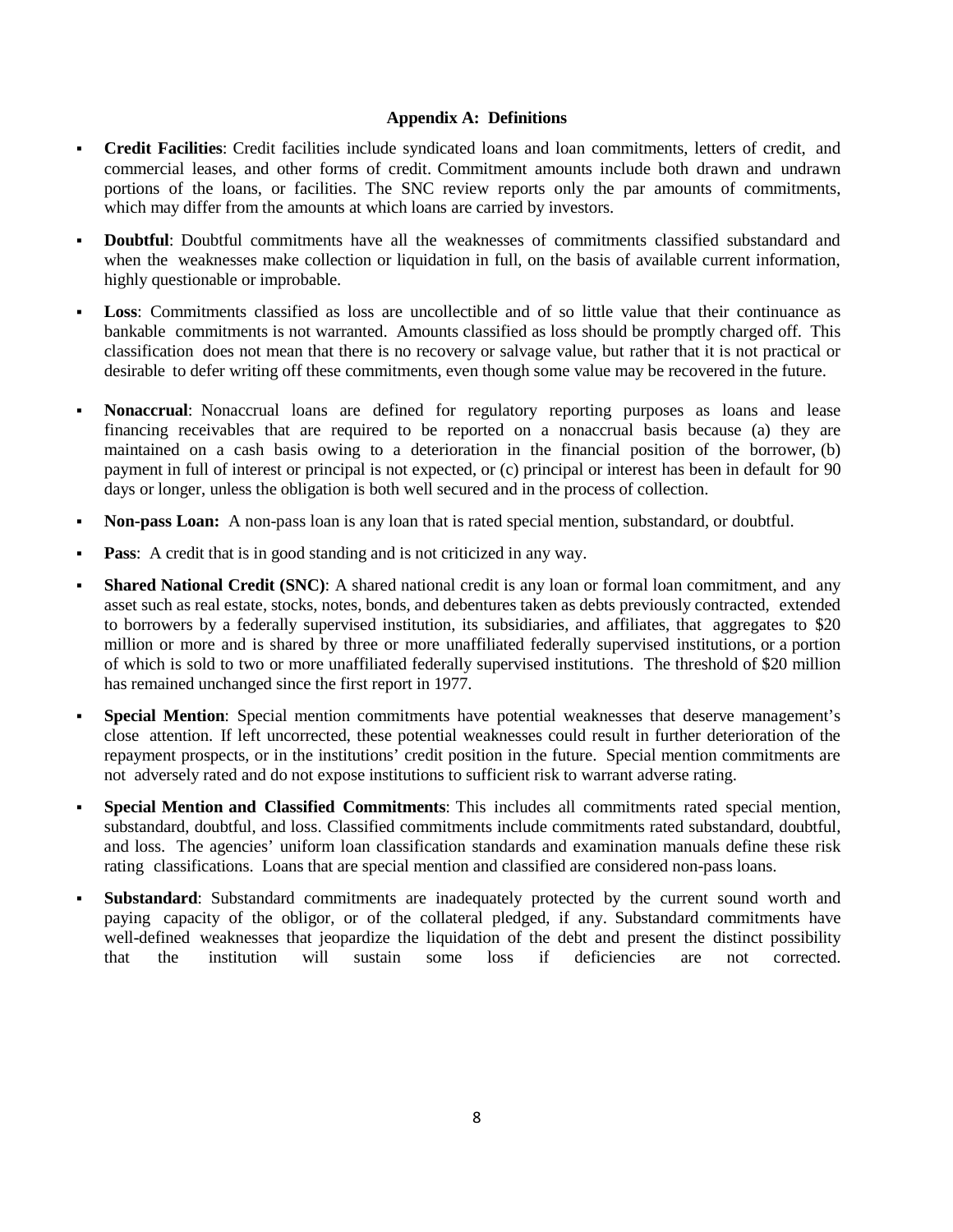| Appendix B |  |
|------------|--|
|            |  |

 $\mathcal{A}$ 

 $\bar{z}$ 

| <b>Committed and Outstanding Balances</b> |                |                 |                 |      |                   |                 |              |                                      |
|-------------------------------------------|----------------|-----------------|-----------------|------|-------------------|-----------------|--------------|--------------------------------------|
| (Dollars in Billions)                     |                |                 |                 |      |                   |                 |              |                                      |
|                                           |                |                 |                 |      |                   | <b>Total SM</b> |              |                                      |
|                                           | <b>Special</b> | Sub-            |                 |      | <b>Total</b>      | and             | <b>Total</b> | <b>Total</b>                         |
| Year                                      | <b>Mention</b> | <b>Standard</b> | <b>Doubtful</b> | Loss | <b>Classified</b> |                 |              | Classified   Committed   Outstanding |
| 1989                                      | 24.0           | 18.5            | 3.5             | 0.9  | 22.9              | 46.9            | 692          | 245                                  |
| 1990                                      | 43.1           | 50.8            | 5.8             | 1.8  | 58.4              | 101.5           | 769          | 321                                  |
| 1991                                      | 49.2           | 65.5            | 10.8            | 3.5  | 79.8              | 129.0           | 806          | 361                                  |
| 1992                                      | 50.4           | 56.4            | 12.8            | 3.3  | 72.5              | 122.9           | 798          | 357                                  |
| 1993                                      | 31.7           | 50.4            | 6.7             | 3.5  | 60.6              | 92.3            | 806          | 332                                  |
| 1994                                      | 31.4           | 31.1            | 2.7             | 2.3  | 36.1              | 67.5            | 893          | 298                                  |
| 1995                                      | 18.8           | 25.0            | 1.7             | 1.5  | 28.2              | 47.0            | 1,063        | 343                                  |
| 1996                                      | 16.8           | 23.1            | 2.6             | 1.4  | 27.1              | 43.9            | 1,200        | 372                                  |
| 1997                                      | 19.6           | 19.4            | 1.9             | 0.9  | 22.2              | 41.8            | 1,435        | 423                                  |
| 1998                                      | 22.7           | 17.6            | 3.5             | 0.9  | 22.0              | 44.7            | 1.759        | 562                                  |
| 1999                                      | 30.8           | 31.0            | 4.9             | 1.5  | 37.4              | 68.2            | 1,829        | 628                                  |
| 2000                                      | 36.0           | 47.9            | 10.7            | 4.7  | 63.3              | 99.3            | 1,951        | 705                                  |
| 2001                                      | 75.4           | 87.0            | 22.5            | 8.0  | 117.5             | 192.8           | 2.049        | 769                                  |
| 2002                                      | 79.0           | 112.0           | 26.1            | 19.1 | 157.1             | 236.1           | 1,871        | 692                                  |
| 2003                                      | 55.2           | 112.1           | 29.3            | 10.7 | 152.2             | 207.4           | 1,644        | 600                                  |
| 2004                                      | 32.8           | 55.1            | 12.5            | 6.4  | 74.0              | 106.8           | 1,545        | 500                                  |
| 2005                                      | 25.9           | 44.2            | 5.6             | 2.7  | 52.5              | 78.3            | 1.627        | 522                                  |
| 2006                                      | 33.4           | 58.1            | 2.5             | 1.2  | 61.8              | 95.2            | 1.874        | 626                                  |
| 2007                                      | 42.5           | 69.6            | 1.2             | 0.8  | 71.6              | 114.1           | 2,275        | 835                                  |
| 2008                                      | 210.4          | 154.9           | 5.5             | 2.6  | 163.1             | 373.4           | 2.789        | 1,208                                |
| 2009                                      | 195.3          | 337.1           | 56.4            | 53.3 | 446.8             | 642.1           | 2,881        | 1,563                                |
| 2010                                      | 142.7          | 256.4           | 32.6            | 15.4 | 304.5             | 447.2           | 2,519        | 1,210                                |
| 2011                                      | 106.4          | 190.7           | 14.0            | 9.9  | 214.6             | 321.0           | 2,524        | 1,118                                |
| 2012                                      | 99.3           | 161.7           | 29.5            | 4.6  | 195.8             | 295.1           | 2.792        | 1,243                                |
| 2013                                      | 115.0          | 164.5           | 14.5            | 8.0  | 187.0             | 302.0           | 3,011        | 1,362                                |
| 2014                                      | 149.2          | 171.0           | 11.8            | 7.8  | 191.3             | 340.6           | 3,389        | 1,568                                |
| 2015                                      | 144.2          | 203.2           | 20.6            | 4.6  | 228.4             | 372.6           | 3,909        | 1,867                                |
| 2016                                      | 136.4          | 250.7           | 25.7            | 8.6  | 285.1             | 421.4           | 4,102        | 1,986                                |

Note: Figures may not add to totals due to rounding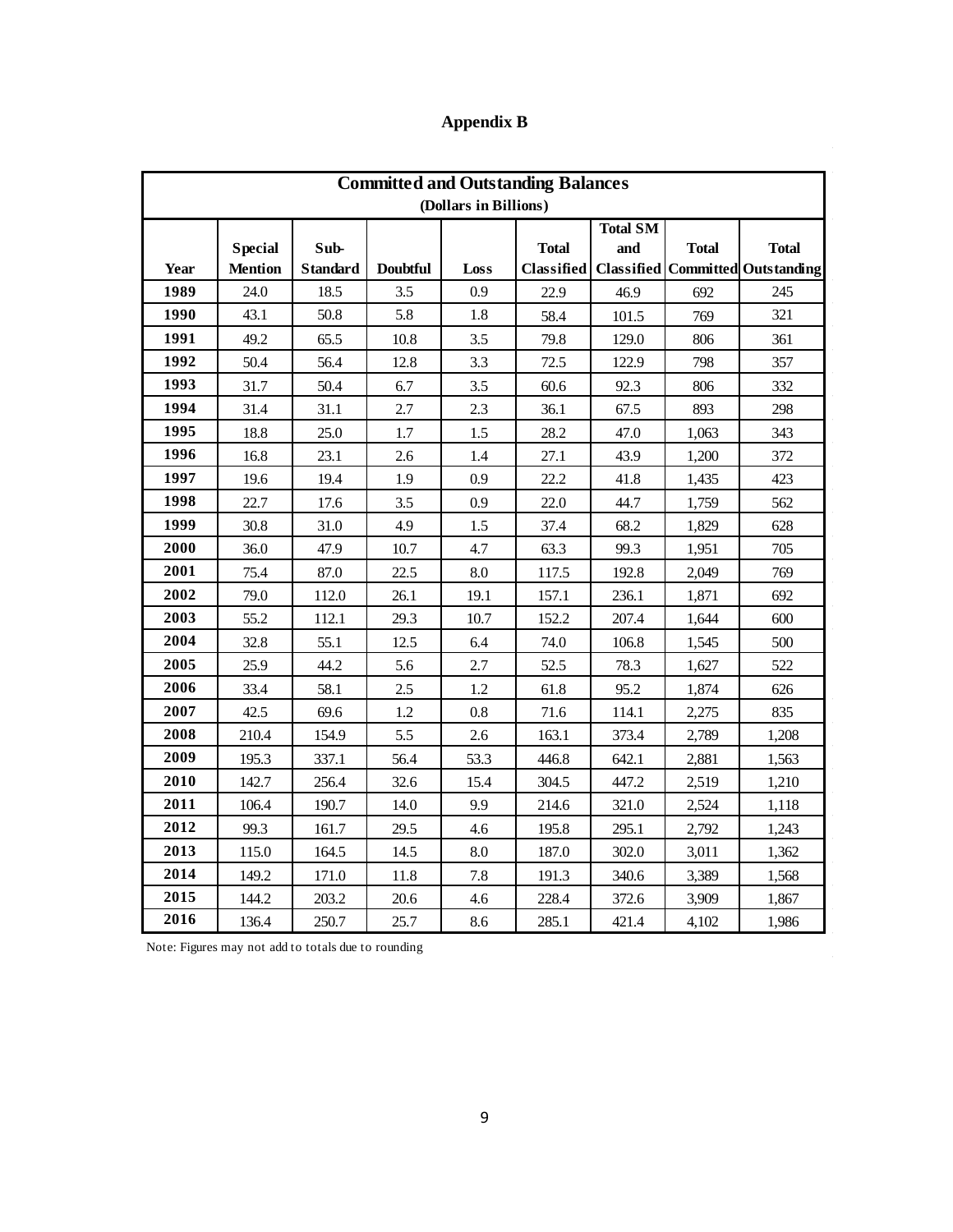# **Appendix C Summary of Shared National Credit Industry Trends**

(Dollars in Billions)

| <b>Industry</b>               | 2006    | 2007    | 2008    | 2009    | 2010    | 2011    | 2012    | 2013    | 2014    | 2015    | 2016    |
|-------------------------------|---------|---------|---------|---------|---------|---------|---------|---------|---------|---------|---------|
| <b>Services</b>               |         |         |         |         |         |         |         |         |         |         |         |
| Commitment                    | 464.0   | 589.3   | 779.0   | 820.1   | 735.4   | 701.3   | 784.9   | 821.2   | 927.3   | 1,062.1 | 1,101.5 |
| Classified                    | 20.1    | 18.1    | 45.0    | 156.5   | 120.1   | 92.3    | 92.8    | 86.2    | 85.5    | 74.9    | 90.8    |
| Special Mention               | 13.3    | 14.3    | 106.6   | 81.5    | 73.1    | 57.3    | 43.2    | 47.3    | 65.2    | 68.1    | 54.2    |
| % Classified                  | 4.3%    | 3.1%    | 5.8%    | 19.1%   | 16.3%   | 13.2%   | 11.8%   | 10.5%   | 9.2%    | 7.1%    | 8.2%    |
| % Special Mention             | 2.9%    | 2.4%    | 13.7%   | 9.9%    | 9.9%    | 8.2%    | 5.5%    | 5.8%    | 7.0%    | 6.4%    | 4.9%    |
|                               |         |         |         |         |         |         |         |         |         |         |         |
| <b>Commodities</b>            |         |         |         |         |         |         |         |         |         |         |         |
| Commitment                    | 364.1   | 439.6   | 578.1   | 658.8   | 592.3   | 593.0   | 665.0   | 709.5   | 788.6   | 904.5   | 937.9   |
| Classified                    | 18.3    | 10.7    | 12.7    | 77.8    | 57.7    | 42.5    | 34.8    | 39.4    | 43.5    | 72.1    | 114.6   |
| Special Mention               | 7.6     | $7.0\,$ | 53.6    | 34.9    | 20.4    | 14.0    | 22.4    | 27.7    | 30.0    | 23.1    | 35.7    |
| % Classified                  | 5.0%    | 2.4%    | 2.2%    | 11.8%   | 9.7%    | 7.2%    | 5.2%    | 5.6%    | 5.5%    | 8.0%    | 12.2%   |
| % Special Mention             | 2.1%    | 1.6%    | 9.3%    | 5.3%    | 3.4%    | 2.4%    | 3.4%    | 3.9%    | 3.8%    | 2.5%    | 3.8%    |
|                               |         |         |         |         |         |         |         |         |         |         |         |
| <b>Financial</b>              |         |         |         |         |         |         |         |         |         |         |         |
| Commitment                    | 431.1   | 506.3   | 541.0   | 470.9   | 391.3   | 435.4   | 462.6   | 521.9   | 598.3   | 691.7   | 752.0   |
| Classified                    | 2.1     | 19.2    | 32.5    | 60.4    | 32.6    | 27.6    | 24.7    | 25.3    | 26.7    | 32.2    | 24.7    |
| Special Mention               | 2.9     | 3.3     | 13.7    | 28.0    | 17.7    | 9.6     | 9.6     | 12.1    | 19.6    | 20.5    | 18.4    |
| % Classified                  | 0.5%    | 3.8%    | 6.0%    | 12.8%   | 8.3%    | 6.3%    | 5.3%    | 4.8%    | 4.5%    | 4.6%    | 3.3%    |
| % Special Mention             | 0.7%    | 0.7%    | 2.5%    | 5.9%    | 4.5%    | 2.2%    | 2.1%    | 2.3%    | 3.3%    | 3.0%    | 2.4%    |
| <b>Manufacturers</b>          |         |         |         |         |         |         |         |         |         |         |         |
| Commitment                    | 289.4   | 339.4   | 405.0   | 436.6   | 368.4   | 385.2   | 431.4   | 480.1   | 531.8   | 599.2   | 632.8   |
| Classified                    | 18.8    | 18.8    | 39.8    | 78.4    | 27.2    | 17.0    | 16.6    | 15.7    | 16.5    | 23.3    | 30.5    |
| Special Mention               | 8.1     | 10.8    | 13.2    | 16.3    | 7.6     | 4.3     | 7.7     | 13.0    | 16.6    | 21.3    | 13.6    |
| % Classified                  | 6.5%    | 5.5%    | 9.8%    | 18.0%   | 7.4%    | 4.4%    | 3.9%    | 3.3%    | 3.1%    | 3.9%    | 4.8%    |
| % Special Mention             | 2.8%    | 3.2%    | 3.3%    | 3.7%    | 2.1%    | 1.1%    | 1.8%    | 2.7%    | 3.1%    | 3.6%    | 2.1%    |
|                               |         |         |         |         |         |         |         |         |         |         |         |
| <b>Real Estate</b>            |         |         |         |         |         |         |         |         |         |         |         |
| Commitment                    | 159.2   | 203.6   | 241.6   | 244.4   | 198.2   | 164.8   | 164.8   | 171.9   | 222.1   | 262.3   | 284.9   |
| Classified                    | 0.6     | 2.9     | 25.3    | 49.2    | 45.9    | 23.7    | 14.4    | 5.1     | 3.9     | 5.8     | 6.6     |
| Special Mention               | 0.5     | 2.2     | 9.2     | 22.3    | 15.3    | 11.4    | 6.9     | 2.1     | 2.0     | 2.3     | 3.6     |
| % Classified                  | 0.4%    | 1.4%    | 10.5%   | 20.1%   | 23.1%   | 14.4%   | 8.8%    | 3.0%    | 1.7%    | 2.2%    | 2.3%    |
| % Special Mention             | 0.3%    | 1.1%    | 3.8%    | 9.1%    | 7.7%    | 6.9%    | 4.2%    | 1.2%    | 0.9%    | 0.9%    | 1.3%    |
| <b>Distribution</b>           |         |         |         |         |         |         |         |         |         |         |         |
| Commitment                    | 146.1   | 175.7   | 216.0   | 220.5   | 199.0   | 225.9   | 268.7   | 291.3   | 306.5   | 369.8   | 373.4   |
| Classified                    | 1.5     | 1.9     | 7.7     | 23.2    | 19.6    | 10.0    | 10.7    | 11.8    | 11.0    | 16.7    | 15.0    |
| Special Mention               | 0.9     | 4.7     | 13.9    | 12.1    | 8.4     | 9.8     | 8.9     | 12.4    | 15.9    | 8.5     | 11.0    |
| % Classified                  | 1.0%    | 1.1%    | 3.6%    | 10.5%   | 9.9%    | 4.4%    | 4.0%    | 4.1%    | 3.6%    | 4.5%    | 4.0%    |
| % Special Mention             | 0.6%    | 2.7%    | 6.4%    | 5.5%    | 4.2%    | 4.4%    | 3.3%    | 4.3%    | 5.2%    | 2.3%    | 2.9%    |
|                               |         |         |         |         |         |         |         |         |         |         |         |
| Government                    |         |         |         |         |         |         |         |         |         |         |         |
| Commitment                    | 20.1    | 21.6    | 28.6    | 29.9    | 34.0    | 18.5    | 14.6    | 15.3    | 15.8    | 19.1    | 19.8    |
| Classified                    | 0.4     | 0.1     | 0.0     | 1.2     | 1.5     | 1.5     | 1.6     | 3.4     | 4.2     | 3.5     | 2.9     |
| Special Mention               | 0.1     | 0.1     | 0.1     | $0.2\,$ | 0.1     | 0.0     | 0.5     | 0.3     | 0.2     | 0.4     | 0.0     |
| % Classified                  | 1.8%    | 0.5%    | 0.0%    | 4.0%    | 4.3%    | 8.4%    | 11.0%   | 22.4%   | 26.7%   | 18.2%   | 14.6%   |
| % Special Mention             | 0.4%    | 0.2%    | 0.4%    | 0.7%    | 0.4%    | 0.0%    | 3.4%    | 2.1%    | 1.4%    | 2.1%    | 0.0%    |
| <b>All Industries (Total)</b> |         |         |         |         |         |         |         |         |         |         |         |
| Commitment                    | 1,873.9 | 2,275.4 | 2,789.2 | 2,881.2 | 2,518.5 | 2,524.2 | 2,792.0 | 3,011.1 | 3,390.5 | 3,908.8 | 4,102.3 |
| Classified                    | 61.8    | 71.7    | 163.1   | 446.8   | 304.5   | 214.6   | 195.8   | 187.0   | 191.3   | 228.4   | 285.1   |
| Special Mention               | 33.4    | 42.4    | 210.4   | 195.3   | 142.7   | 106.4   | 99.3    | 115.0   | 149.4   | 144.2   | 136.4   |
| % Classified                  | 3.3%    | 3.2%    | 5.8%    | 15.5%   | 12.1%   | 8.5%    | 7.0%    | 6.2%    | 5.6%    | 5.8%    | 6.9%    |
| % Special Mention             | 1.8%    | 1.9%    | 7.5%    | 6.8%    | 5.7%    | 4.2%    | 3.6%    | 3.8%    | 4.4%    | 3.7%    | 3.3%    |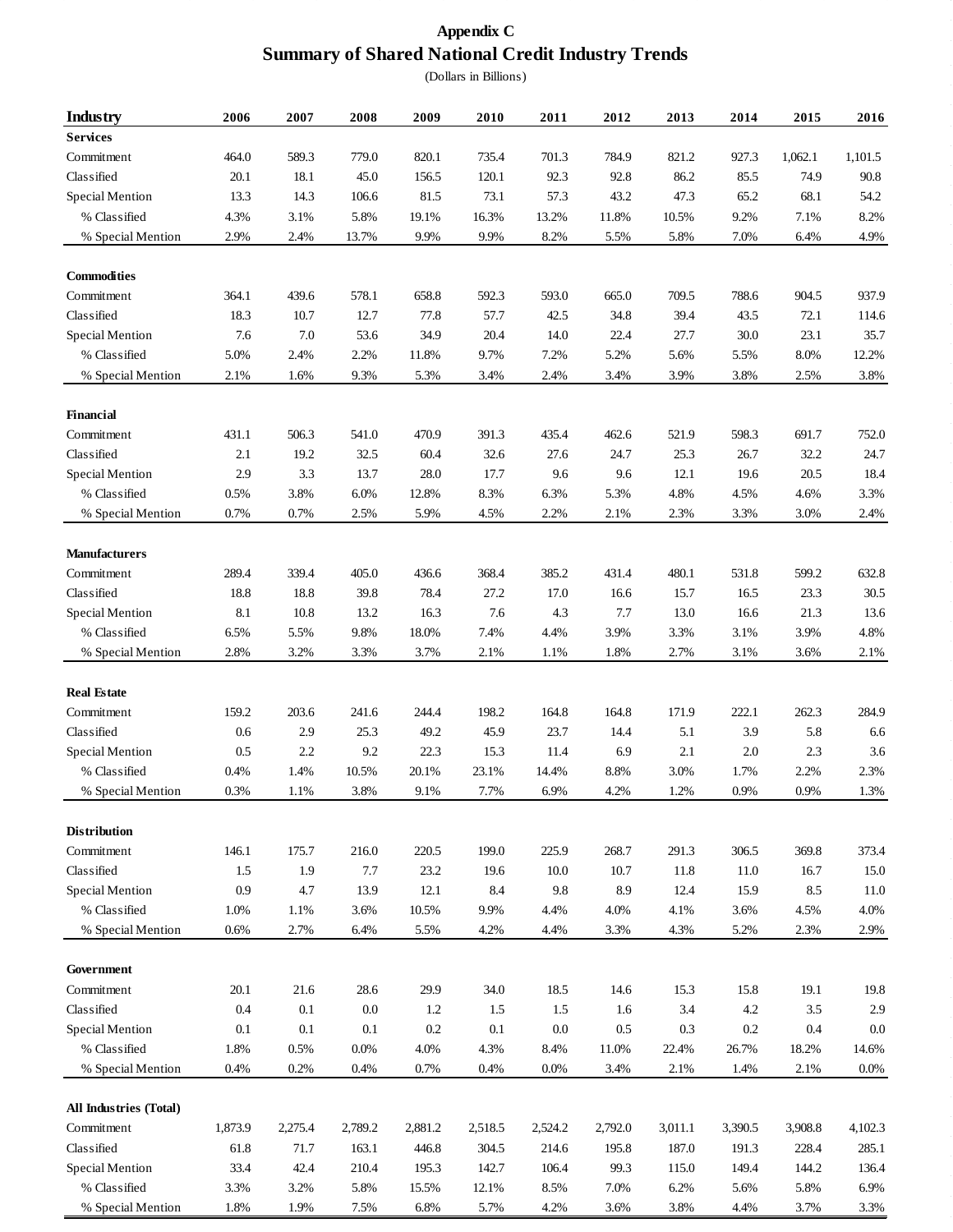## **Appendix D: Exposure by Entity Type**

| Share of Total Commitments (%)                   |      |                  |       |       |       |       |       |       |       |       |       |
|--------------------------------------------------|------|------------------|-------|-------|-------|-------|-------|-------|-------|-------|-------|
|                                                  | 2006 | 2007             | 2008  | 2009  | 2010  | 2011  | 2012  | 2013  | 2014  | 2015  | 2016  |
| <b>US Banking Institutions</b>                   | 44.3 | 42.7             | 41.1  | 40.8  | 40.8  | 41.5  | 43.2  | 44.4  | 43.4  | 43.3  | 44.9  |
| <b>FBOs</b>                                      | 41.5 | 41.4             | 39.0  | 38.0  | 37.9  | 38.3  | 36.9  | 35.8  | 34.5  | 33.7  | 33.6  |
| <b>Nonbanks</b>                                  | 14.3 | 15.9             | 19.9  | 21.2  | 21.3  | 20.2  | 19.8  | 19.7  | 22.1  | 23.0  | 21.6  |
| <b>Total Classifications (\$ billion)</b>        |      |                  |       |       |       |       |       |       |       |       |       |
|                                                  | 2006 | 2007             | 2008  | 2009  | 2010  | 2011  | 2012  | 2013  | 2014  | 2015  | 2016  |
| <b>US Banking Institutions</b>                   | 13.1 | 19.2             | 47.2  | 134.8 | 81.6  | 49.4  | 35.8  | 29.2  | 25.6  | 40.7  | 63.9  |
| <b>FBOs</b>                                      | 17.3 | 17.6             | 45.9  | 101.8 | 62.0  | 41.7  | 37.8  | 32.4  | 25.1  | 34.8  | 54.0  |
| <b>Nonbanks</b>                                  | 31.5 | 34.8             | 70.0  | 210.2 | 160.9 | 123.5 | 122.2 | 125.4 | 140.6 | 153.0 | 167.2 |
| <b>Totals</b>                                    | 61.8 | 71.6             | 163.1 | 446.8 | 304.5 | 214.6 | 195.8 | 187.0 | 191.3 | 228.4 | 285.1 |
| Classifieds as % of Commitments                  |      |                  |       |       |       |       |       |       |       |       |       |
|                                                  | 2006 | 2007             | 2008  | 2009  | 2010  | 2011  | 2012  | 2013  | 2014  | 2015  | 2016  |
|                                                  |      |                  |       |       |       |       |       |       |       |       |       |
| <b>US Banking Institutions</b>                   | 1.6  | 2.0              | 4.1   | 11.5  | 7.9   | 4.7   | 3.0   | 2.2   | 1.7   | 2.4   | 3.5   |
| <b>FBOs</b>                                      | 2.2  | 1.9              | 4.2   | 9.3   | 6.0   | 4.3   | 3.7   | 3.0   | 2.1   | 2.6   | 3.9   |
| <b>Nonbanks</b>                                  | 11.8 | 9.6              | 12.6  | 34.4  | 30.0  | 24.3  | 22.1  | 21.1  | 18.8  | 17.0  | 18.9  |
| <b>Totals</b>                                    | 3.3  | 3.1              | 5.8   | 15.5  | 12.1  | 8.5   | 7.0   | 6.2   | 5.6   | 5.8   | 6.9   |
| <b>Total Nonaccrual Commitments (\$ billion)</b> |      |                  |       |       |       |       |       |       |       |       |       |
|                                                  | 2006 | 2007             | 2008  | 2009  | 2010  | 2011  | 2012  | 2013  | 2014  | 2015  | 2016  |
| <b>US Banking Institutions</b>                   | 2.8  | 0.8              | 7.4   | 46.8  | 35.6  | 22.0  | 12.9  | 7.9   | 5.4   | 7.6   | 15.0  |
| <b>FBOs</b>                                      | 4.7  | 0.9              | 5.6   | 35.5  | 28.6  | 18.1  | 15.9  | 11.2  | 6.5   | 7.2   | 15.9  |
| <b>Nonbanks</b>                                  | 10.2 | $2.2\phantom{0}$ | 9.3   | 89.8  | 87.0  | 61.0  | 56.9  | 49.7  | 39.2  | 39.7  | 41.8  |

Note: Figures may not add to totals due to rounding